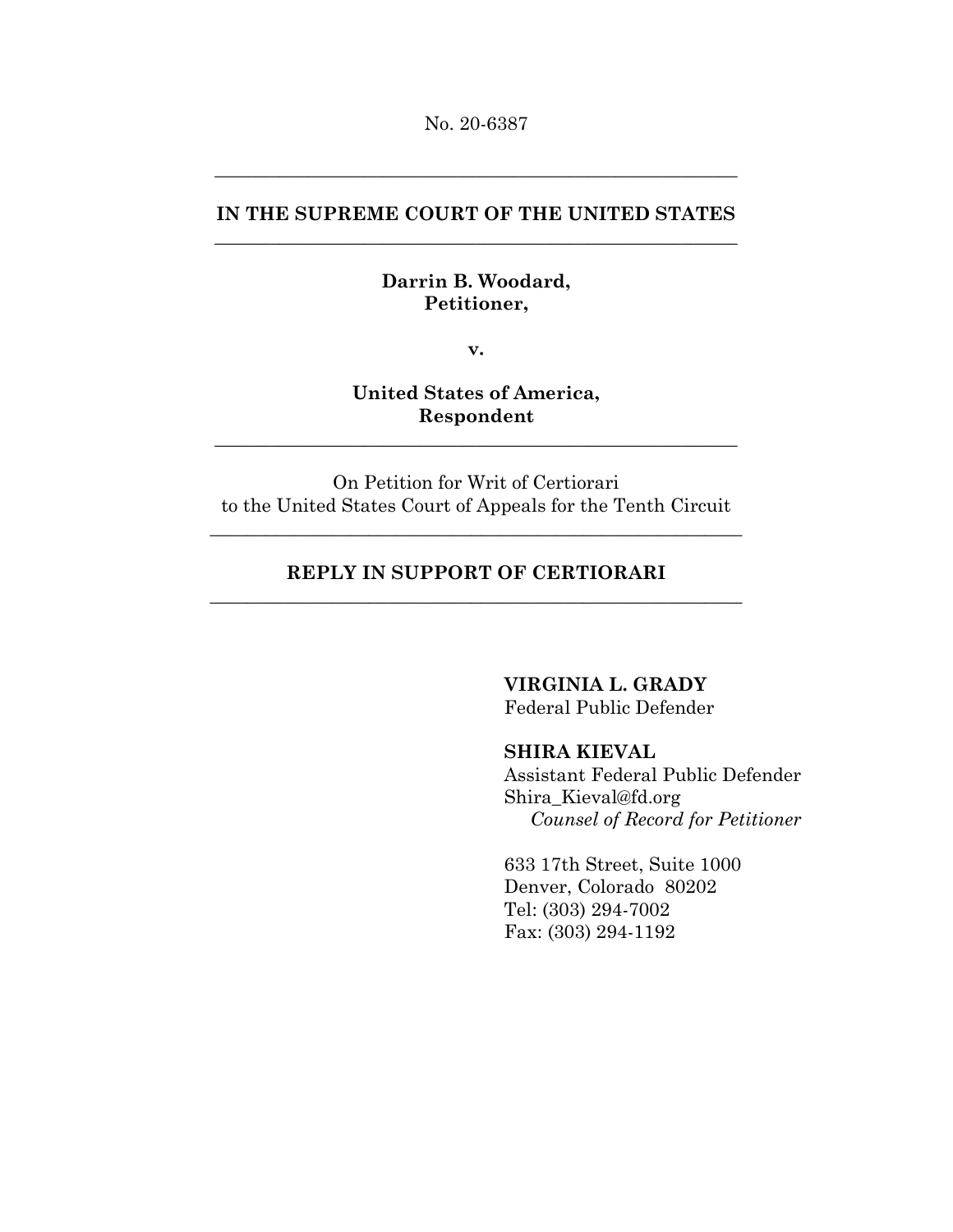# **Table of Contents**

|                | Page                                                                         |
|----------------|------------------------------------------------------------------------------|
|                |                                                                              |
|                |                                                                              |
| $\mathbf{I}$ . |                                                                              |
| II.            | This case presents a well preserved and potentially dispositive issue more   |
| III.           | The government's focus on the merits of this case confirms that it is worthy |
|                |                                                                              |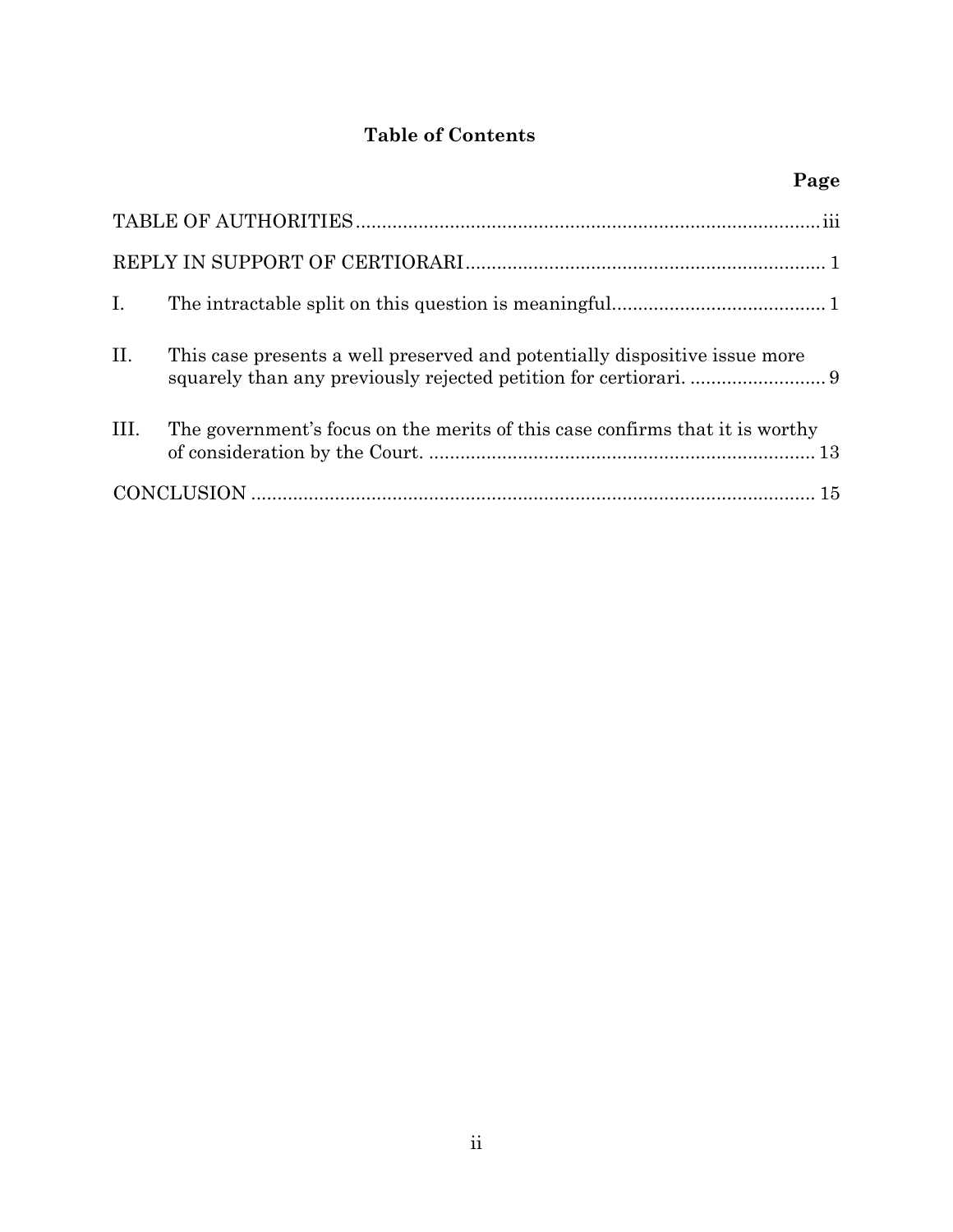# **Table of Authorities**

# **Cases**

<span id="page-2-0"></span>

| Citizens United v. Fed. Election Comm'n,           |  |
|----------------------------------------------------|--|
| Commonwealth v. Snyder,                            |  |
| Howell v. Barker,                                  |  |
| Lebron v. National Railroad Passenger Corporation, |  |
| Morrisette v. Com.,                                |  |
| Neder v. United States,                            |  |
| Scott v. State,                                    |  |
| State v. Krizan-Wilson,                            |  |
| State v. Lee,                                      |  |
| State v. Oppelt,                                   |  |
| State v. Whiting,                                  |  |
| United States v. Baltimore,                        |  |
| United States v. Corona-Verbera,                   |  |
| United States v. Crouch,                           |  |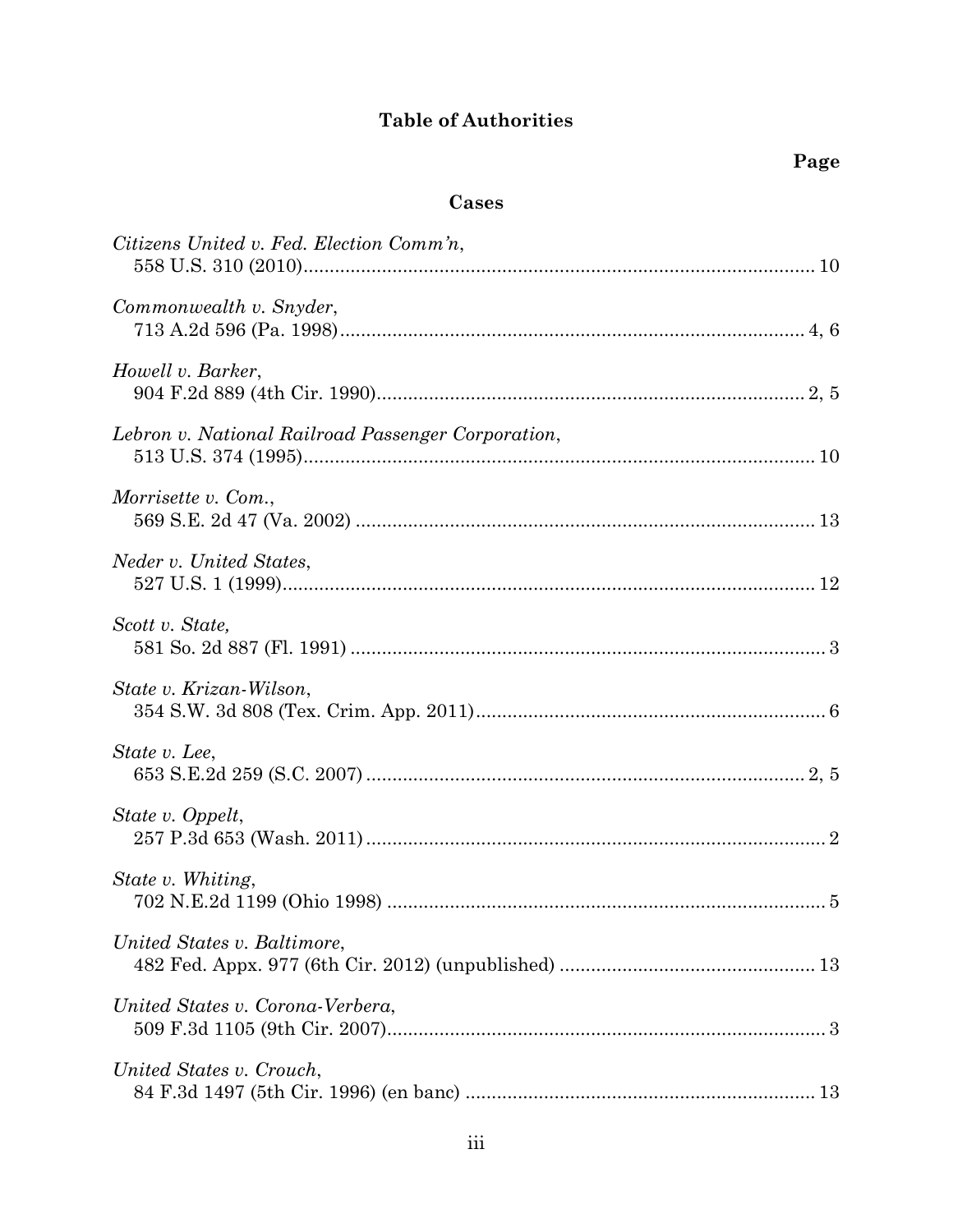| United States v. Dewing,   |
|----------------------------|
| United States v. Doerr,    |
| United States v. Gilbert,  |
| United States v. Gregory,  |
| United States v. Gross,    |
| United States v. Hoo,      |
| United States v. Lovasco,  |
| United States v. Marion,   |
| United States v. Mays,     |
| United States v. Moran,    |
| United States v. Santiago, |
| Yee v. City of Escondido,  |

# **Other Authorities**

| Brief in Opposition, Reed v. United States,          |  |
|------------------------------------------------------|--|
|                                                      |  |
| Petition for Certiorari, Baltimore v. United States, |  |
|                                                      |  |
|                                                      |  |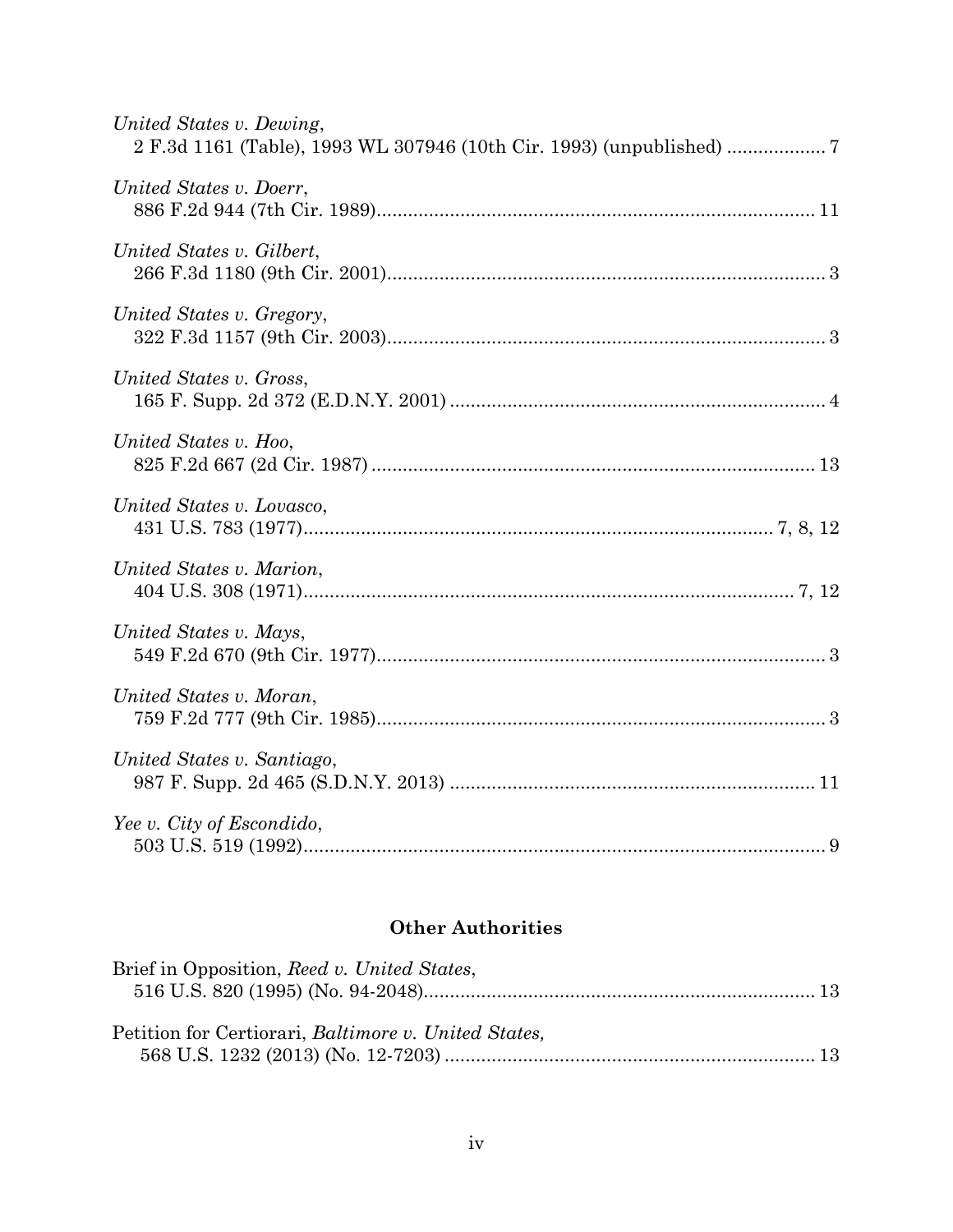| Petition for Certiorari, Brown v. United States,     |  |
|------------------------------------------------------|--|
| Petition for Certiorari, Crouch v. United States,    |  |
| Petition for Certiorari, <i>Harris v. Maryland</i> , |  |
| Petition for Certiorari, Hoo v. United States,       |  |
| Petition for Certiorari, Shiner v. United States,    |  |
| Petition for Certiorari, Swichkow v. United States,  |  |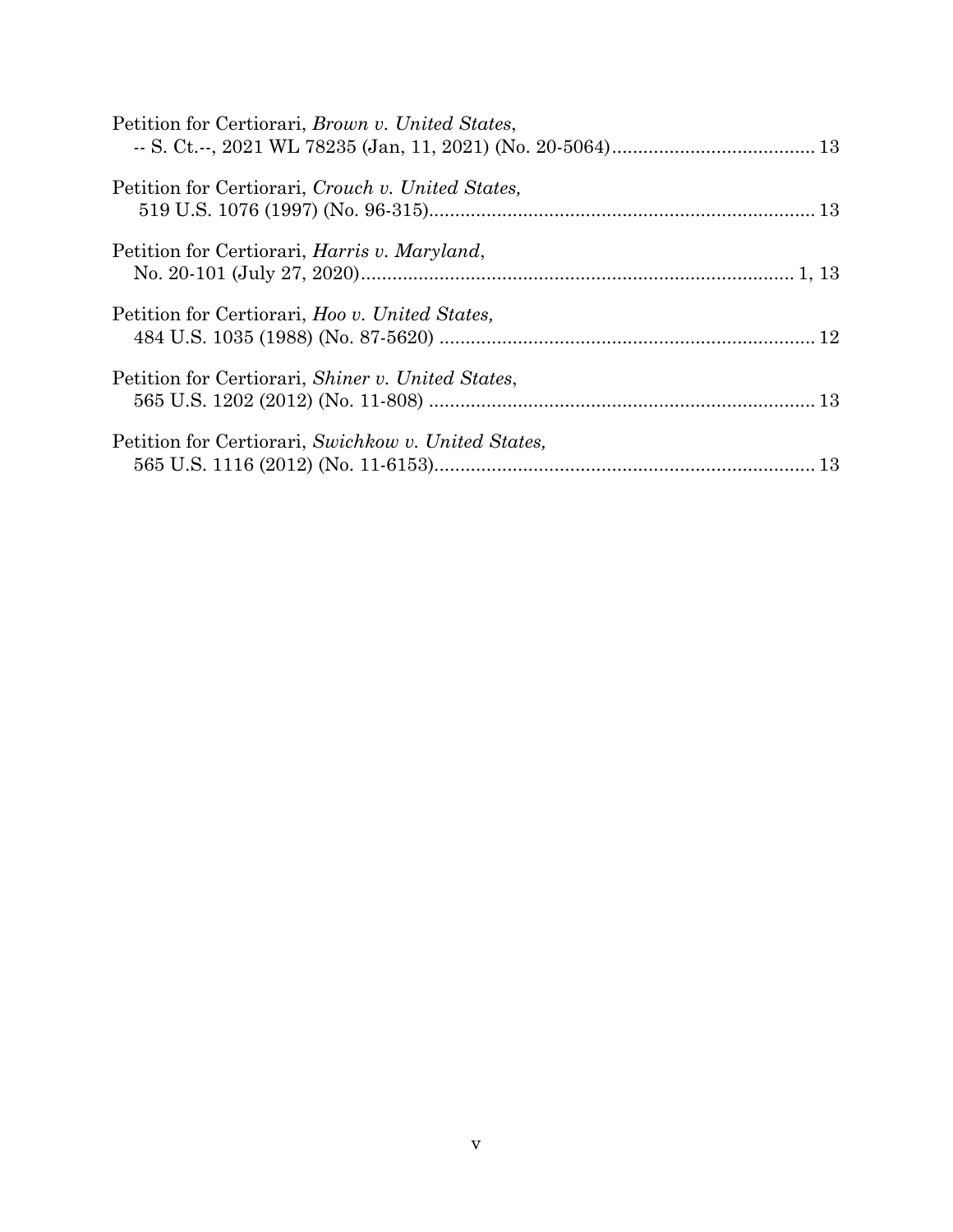#### **REPLY IN SUPPORT OF CERTIORARI**

<span id="page-5-0"></span>The government does not disagree that the courts are split on the answer to the question presented, or that defendants will virtually (or literally) never prevail under the government's view of the law. Instead, the government tries to muddy these clear waters by contending that any error in the legal test applied below was harmless. That is wrong. But even if it were right, harmlessness is a question for remand. And while the government says that this Court has previously denied petitions presenting similar questions, those petitions are readily distinguishable—and this Court routinely grants review on a question after denying it repeatedly. This Court is now faced with two petitions from majority test jurisdictions involving actual prejudice resulting from the passage of time not spent investigating the cases. *See* Pet'n, *Harris v. Maryland*, No. 20-101. This Court should grant at least one. And this well-preserved federal case is a particularly good vehicle for resolving the conflict.

### <span id="page-5-1"></span>**I. The intractable split on this question is meaningful.**

<span id="page-5-2"></span> $\overline{a}$ 

A. The petition sets forth a conflict among nine circuit courts and the high courts of nearly every state over the correct interpretation of the Due Process Clause. Pet'n 7–10. The government never denies the existence of the split, attempting instead to minimize the very real practical differences between the tests. *See, e.g.,* BIO 19 ("[N]o conflict exists that would warrant further review in this case.").[1](#page-5-2) And by the

<sup>&</sup>lt;sup>1</sup> Maryland explicitly concedes the division in *Harris*. BIO 2, *supra*.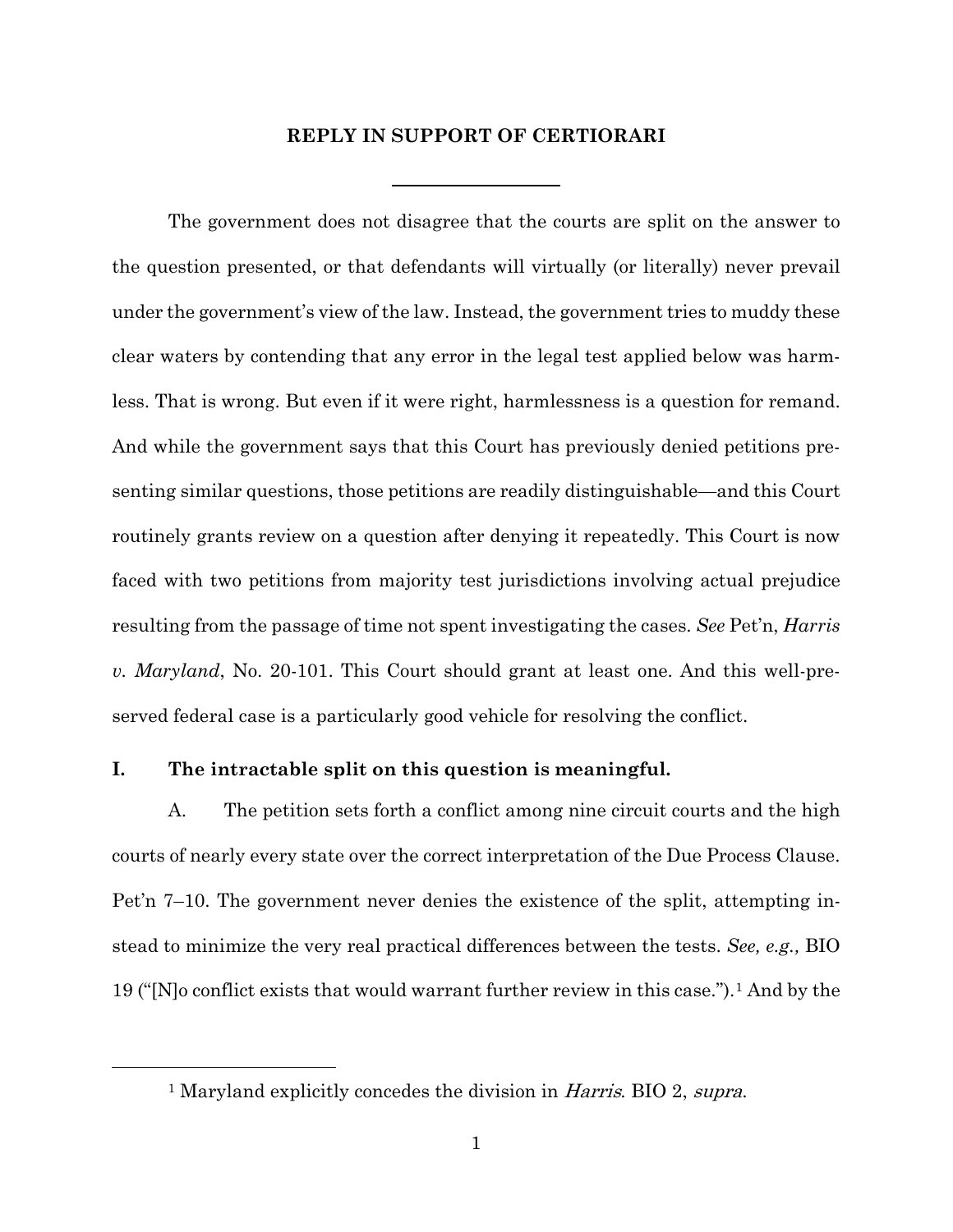time it gets around to addressing the issue in Part 2 of its BIO, the government actually argues that the conflict is more deeply intrenched, with three other circuits and several more states having taken sides in the dispute. BIO 20–22.

B. Unable to argue that no split of authority exists, or to contest that 16 jurisdictions[2](#page-6-0) have explicitly adopted the minority test for which Mr. Woodard advocates, the government implies that some of those courts might not actually mean what they say. *See, e.g.,* BIO 22 ("[V]arious state courts . . . appear to countenance a similar balancing test"). The government is wrong. Not only do courts in fact use the minority test—but many have explicitly considered and rejected the majority test that the Tenth Circuit applied in this case. *See, e.g., State v. Lee*, 653 S.E.2d 259, 261- 62 & n.1 (S.C. 2007) ("Requiring a higher burden of proof in proving improper motives on the part of the prosecution would put an almost impossible burden on defendants to maintain a Fifth Amendment due process claim in pre-indictment delay cases."); *State v. Oppelt*, 257 P.3d 653, 657–58 (Wash. 2011) ("The formalistic and rigid twopart test used in the majority of circuits does not accurately reflect the more nuanced approach suggested by the United States Supreme Court and adopted by this court[.]"). As the government all but acknowledges, the Fourth Circuit has done the same. *See* BIO 22; *Howell v. Barker*, 904 F.2d 889, 895 (4th Cir. 1990) ("[W]e cannot

<span id="page-6-0"></span><sup>2</sup> Mr. Woodard incorrectly included Pennsylvania in his original list of minority-test jurisdictions, and—as the government has noted (BIO 21)—Tennessee is idiosyncratic in its application of the different rules.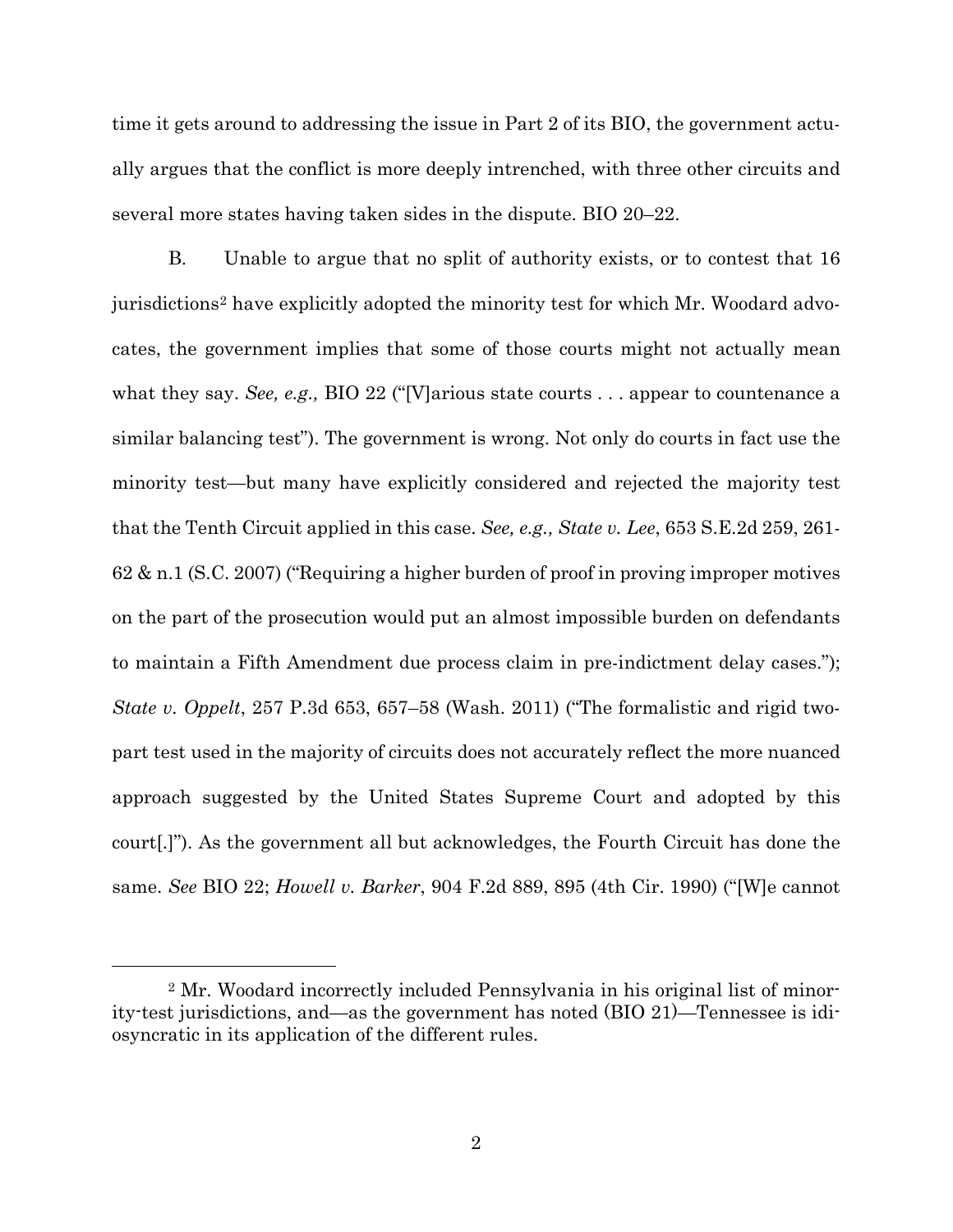agree with the position taken by the State of North Carolina and those other circuits which have held that a defendant, in addition to establishing prejudice, must also prove improper prosecutorial motive before securing a due process violation.").[3](#page-7-0)

C. The government goes on to attack the salience of the division by arguing that the majority and minority tests are not actually different in their practical application. By way of example, it notes that the Florida Supreme Court (in granting relief using the minority test) said that the delay in *Scott v. State* "in fact . . . 'provided the prosecution with a tactical advantage,'" and based on this claims that *Scott* "might well have come out the same way even under the majority's approach." BIO 23–24 (quoting 581 So. 2d 887, 893 (Fl. 1991)).

This betrays a singular misunderstanding of the difference between the tests. Saying that the government *in fact* obtained a tactical advantage is very different

<span id="page-7-0"></span><sup>3</sup> So has the Ninth. See United States v. Moran, 759 F.2d 777, 781–82 (9th Cir. 1985) (rejecting argument that court should not use "the balancing test" from United States v. Mays, 549 F.2d 670 (9th Cir. 1977), and holding that "mere negligent conduct" on the part of the government can support dismissal if enough prejudice is shown); Mays, 549 F.2d at 676 ("[T]o require the defendant to prove, in addition to actual prejudice, a specific bad intent on the part of the government places an extremely difficult burden on a defendant. . . . The requirement of proof of such intentional action by the government in this situation is not warranted by the case law.").

The government identifies a single outlier case from 1989 that uniquely and sloppily uses terminology from **both** tests. BIO 22. But it also ultimately acknowledges that the Ninth Circuit uses the minority test. Id. (quoting United States v. Corona-Verbera, 509 F.3d 1105, 1112 (9th Cir. 2007)); see also, e.g., United States v. Gregory, 322 F.3d 1157, 1165 (9th Cir. 2003);United States v. Gilbert, 266 F.3d 1180, 1187 (9th Cir. 2001).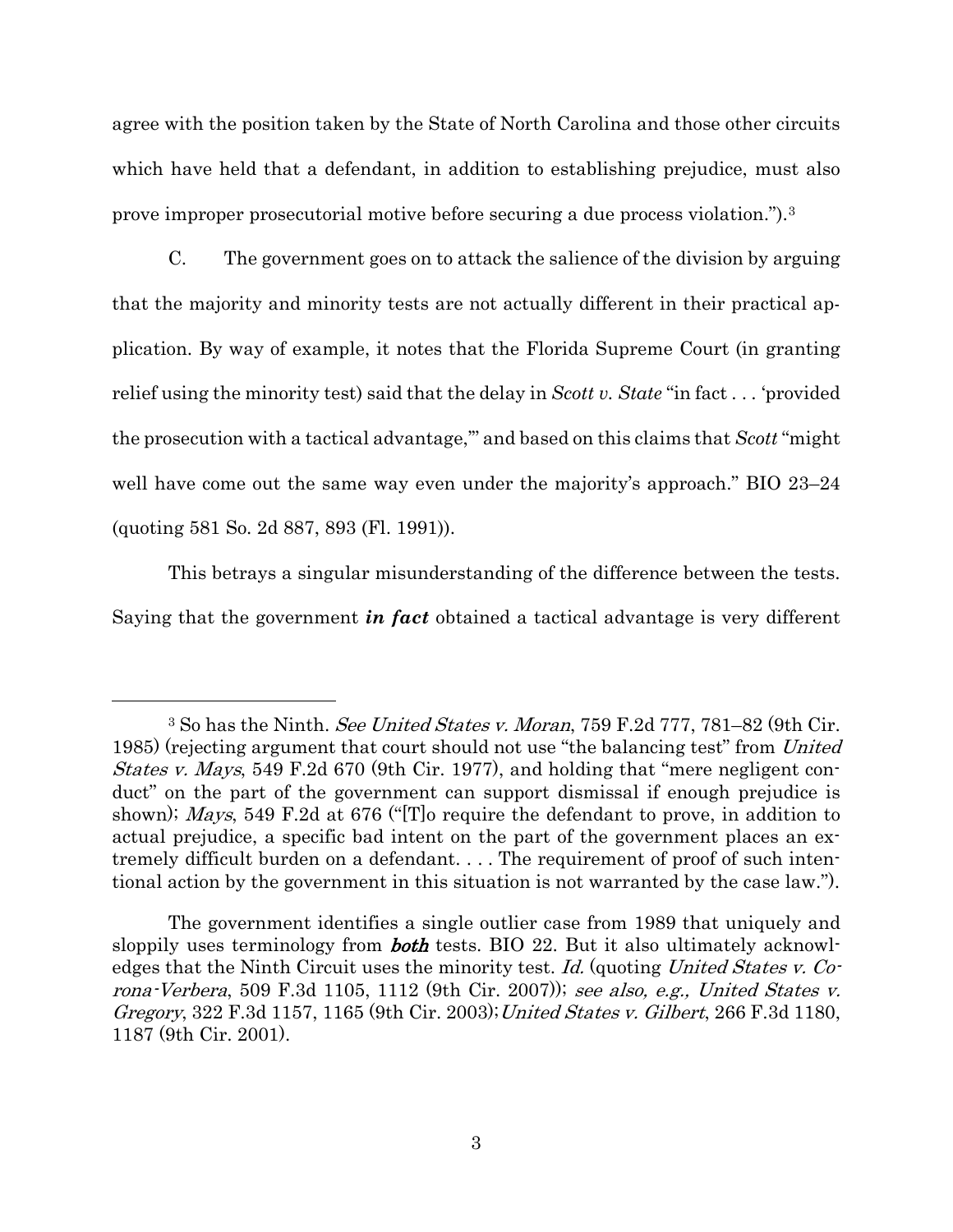than saying that the government obtained one *intentionally*. The fact of a tactical advantage must be established everywhere; it is simply another way to say that a defendant suffered prejudice. *See, e.g., Commonwealth v. Snyder*, 713 A.2d 596, 605 (Pa. 1998) (reversing lack of prejudice finding because, "[w]hether done intentionally or not, the Commonwealth gained a tremendous strategical advantage against the Appellant due to the passage of time and the loss of critical defense testimony through death and memory loss"). But only some courts hold the defendant to the impossible task of proving that the government obtained that advantage intentionally[.4](#page-8-0)

D. A review of the case law puts to bed any remaining argument that this Court should reject Mr. Woodard's case because "the question presented [lacks] sufficient practical significance." BIO 24. Here, the government implies that the three specific examples in Mr. Woodard's petition—where a defendant has won under the minority test but would have lost under the majority test—are the entire universe of cases where a correct interpretation of the Due Process Clause has made a difference. BIO 23–24. The government is wrong.

While it is not—and should not be—an everyday occurrence for a person to win a preindictment delay motion, such victories do indeed occur (as they should). But they essentially *only* occur in jurisdictions using the minority test, in cases that

<span id="page-8-0"></span><sup>&</sup>lt;sup>4</sup> The government also criticizes Mr. Woodard's citation to *United States v.* Gross, 165 F. Supp. 2d 372 (E.D.N.Y. 2001), because—in the government's opinion (though it never appealed the dismissal in that case)—the district court applied the incorrect test for its circuit. BIO 23. But with this criticism, the government essentially concedes that the indictment in *Gross* would not have been dismissed under the majority test, and therefore that the tests truly are substantively different.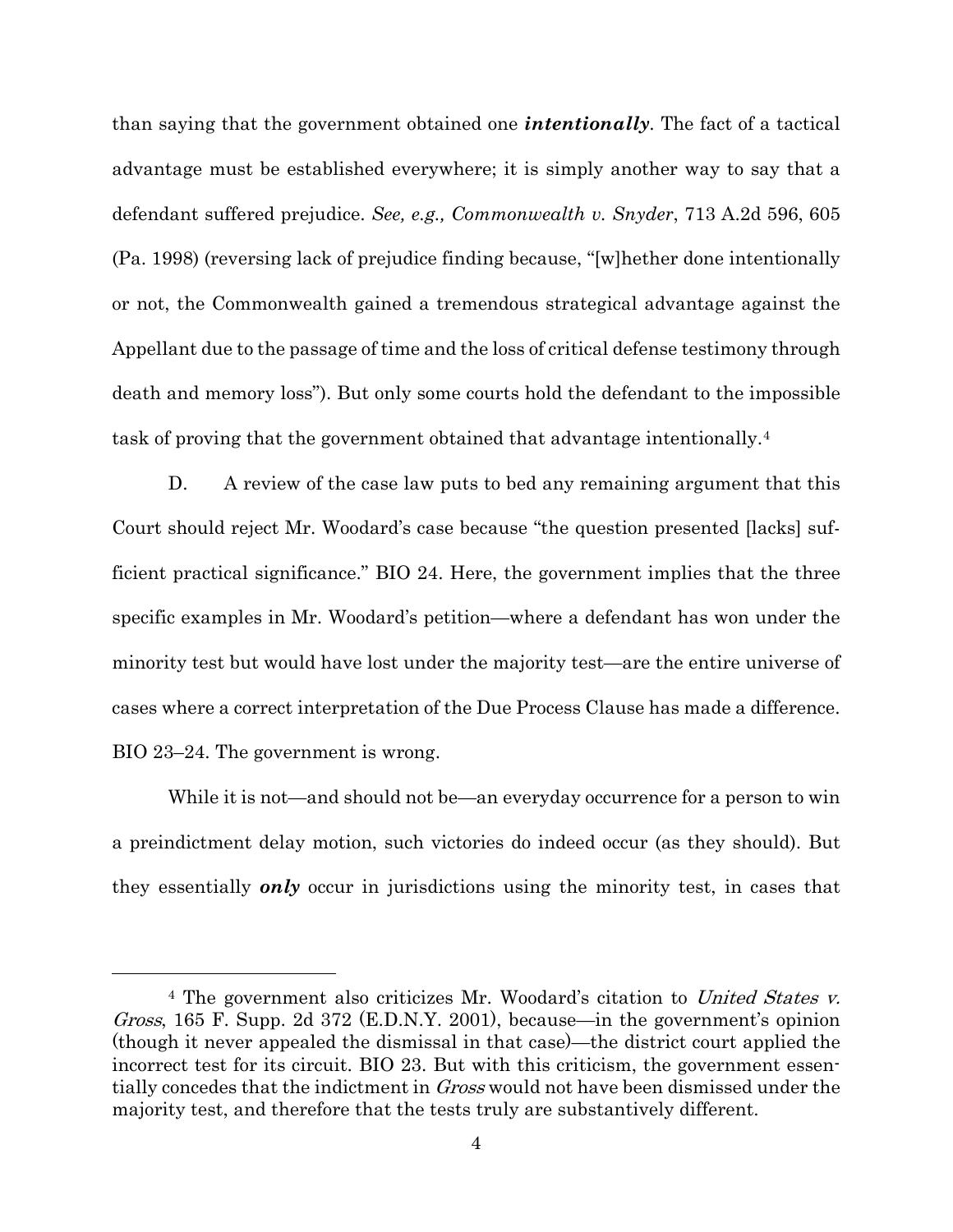would unquestionably have turned out differently in majority test jurisdictions. And under the majority test, some people are forced to go to trial despite having suffered tremendous prejudice from a passage of time that cannot be justified.

1. Cases from minority jurisdictions demonstrate that the mechanics of the test matter. In addition to the examples at Pet'n 11–13, consider *Howell*, where the state's "justification for the [preindictment] delay"—that it was for "convenience" was an admission of "negligen[ce]" that could not overcome the prejudicial loss of an alibi witness. 904 F.2d at 895. Similarly, in *Lee*, the government's failure to provide any "valid explanation" for a 12-year preindictment delay merited dismissal where important contemporaneous records had been destroyed and certain witnesses could not be located, resulting in "substantial actual prejudice." 653 S.E.2d at 400. And in *State v. Whiting*, dismissal was appropriate where charges were initiated after 15 years and the prosecution presented no evidence of any additional investigation during that time or the discovery of any new evidence. 702 N.E.2d 1199 (Ohio 1998).

These cases, like the three Mr. Woodard has included in his petition, are merely illustrative. *See also* Amicus Br. 18 (discussing other cases). And like the defendants in the cases cited in the petition, Mr. Howell, Mr. Lee, and Mr. Whiting would each have lost under the majority test, as they lacked evidence of bad faith.

2. Cases from majority test jurisdictions also prove that the differences between the tests can be outcome determinative. Some people demonstrate extreme prejudice resulting from inexplicable delay that would undoubtedly lead to dismissal

5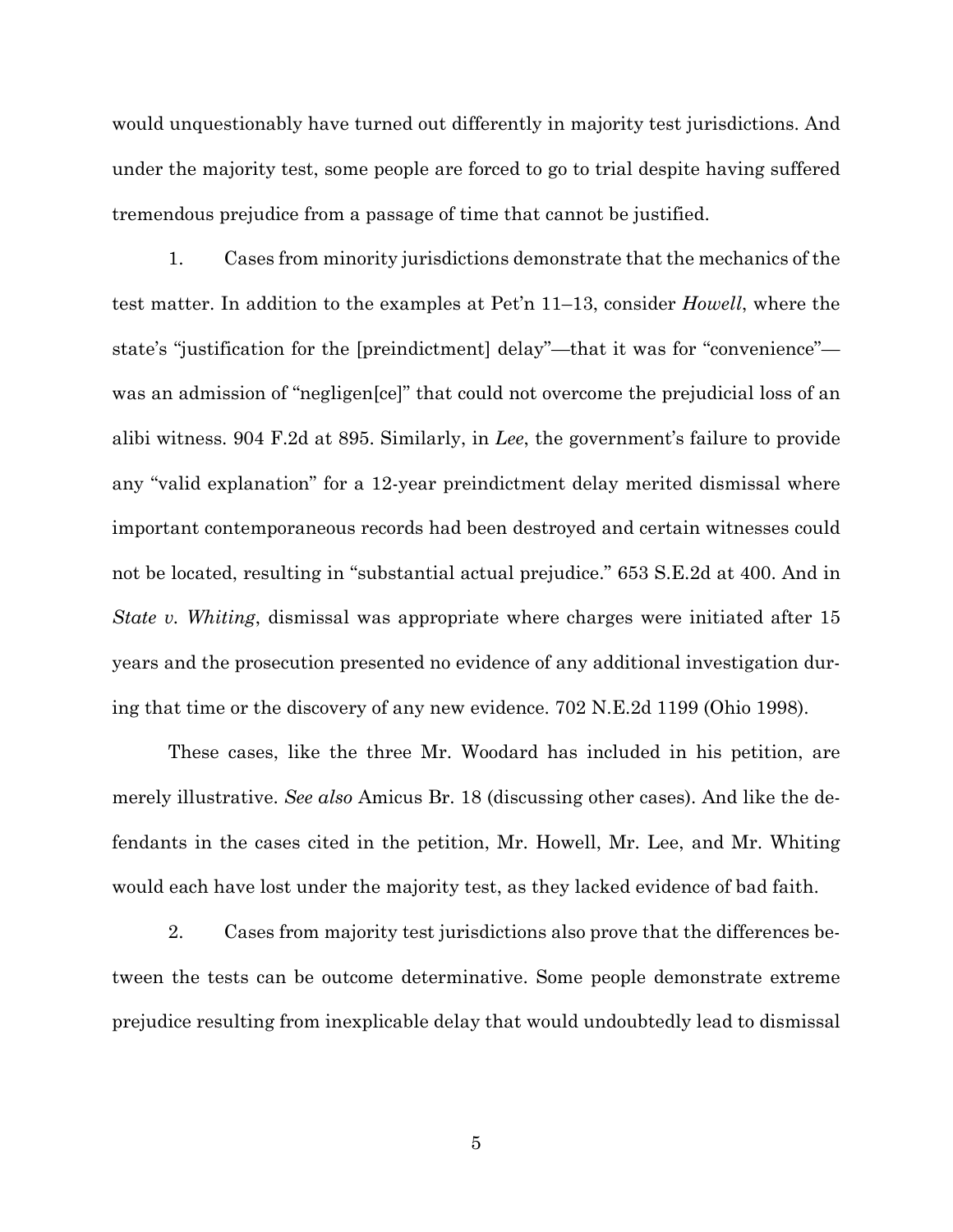in minority jurisdictions. But because they cannot show improper motive, they—like essentially every other defendant in these jurisdictions—can obtain no relief.

For example, in *State v. Krizan-Wilson*, a woman was charged "[n]early 23 years after [a] murder, with no new evidence discovered." 354 S.W. 3d 808, 811 (Tex. Crim. App. 2011). A suspect at the time of the killing, Ms. Krizan-Wilson told police she had been sexually assaulted by an intruder, and then the intruder killed her husband. *Id.* She also hired a lawyer, but he died and no one could locate the legal file or "recover evidence originally collected by the defense and sent to a lab." *Id.* at 812. The defense forensic expert had also died. *Id.* And the defense investigator only "had a very vague recollection of the case," having "turned over all evidence to" the nowdeceased attorney. *Id.* The victim's medical records "had been destroyed," and the medical records relating to the sexual assault "were also no longer available." *Id.* Nor could Ms. Krizan-Wilson effectively testify on her own behalf due to "mental deterioration," which both her son and a clinical neuro-psychologist confirmed, but which did not rise to the level of incompetence to stand trial. *Id.* The only explanation anyone provided for the delay was that prosecutors simply changed their minds about whether they could prove their case. *Id.* at 818. But Texas has adopted the majority test in these cases. And so, despite the fact that the state was not even contesting prejudice on appeal, the court held that the due process clause was not offended, since Ms. Krizan-Wilson had not presented evidence of intent "to gain a tactical advantage" or any other "bad faith purpose." *Id.* With no explanation for the delay, the case would have been dismissed under the minority test. *Compare, e.g., Snyder*, 713 A.2d at 597,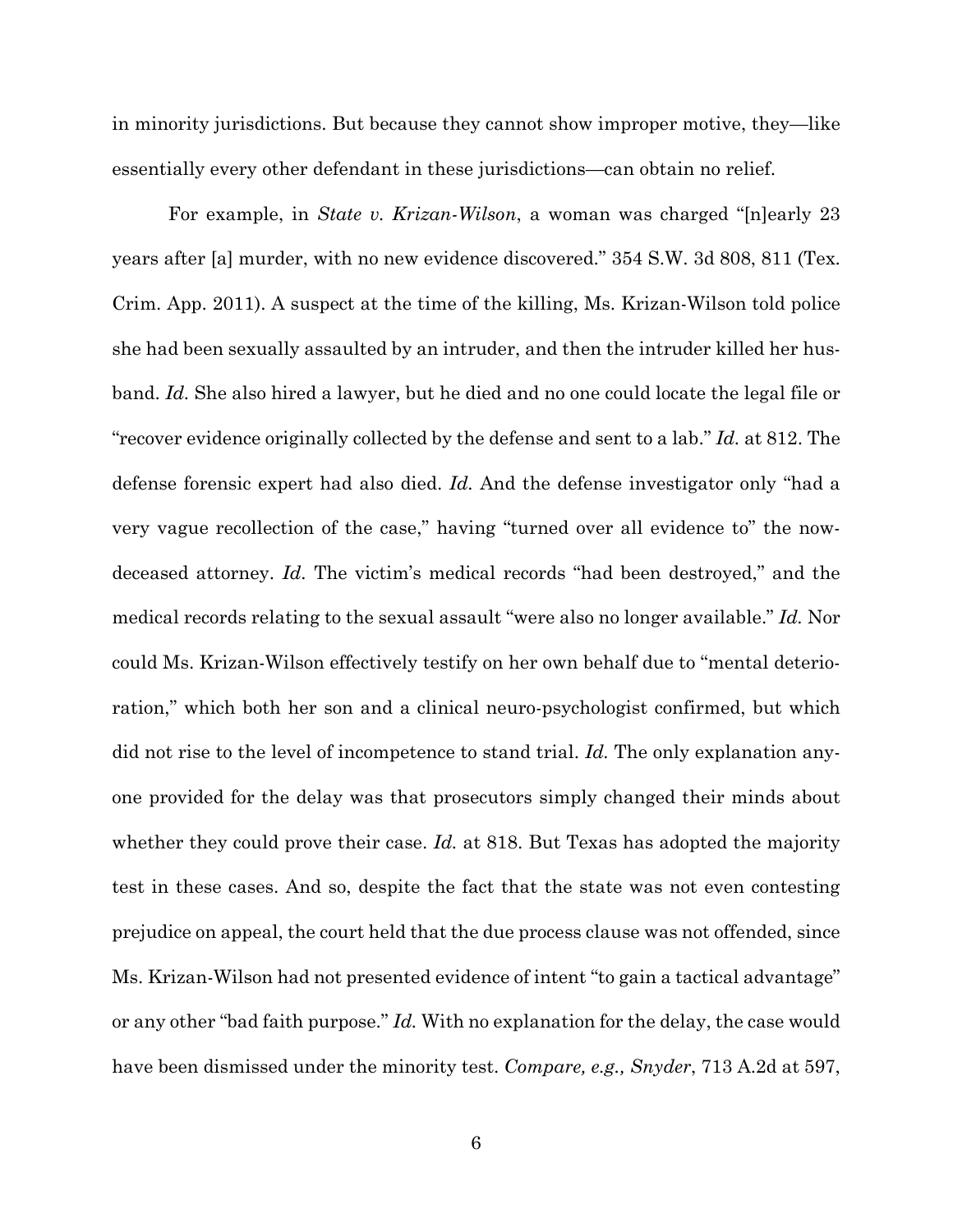605. And it is merely illustrative of a larger phenomenon. *See, e.g.,* Amicus Br. 18–19 (discussing other such cases).

Tellingly, the government has not identified *a single case* where a person prejudiced by preindictment delay was actually able to meet his burden of proof under the majority test and have that decision upheld on appeal.[5](#page-11-0) That is because the split is meaningful: the difference between dismissal in essentially *no cases* and the possibility of dismissal in those few but important cases where allowing prosecution to continue after prejudicial preindictment delay would violate the "fundamental conceptions of justice" or "the community's sense of fair play and decency," *United States v. Lovasco*, 431 U.S. 783, 790 (1977).

E. Nor does the government effectively address Mr. Woodard's argument (Pet'n 29–34), or the argument of amicus (Amicus Br. 14–16), that the injustices in majority test jurisdictions are likely to increase if this split is not addressed.

The government misconstrues Mr. Woodard's argument about statutes of limitations. The government correctly notes that "[s]tatutes of limitations represent 'legislative assessments of relative interests of the State and the defendant in administering and receiving justice.'" BIO 17 (quoting *United States v. Marion*, 404 U.S. 308, 322 (1971)). But, contrary to the government's argument, Mr. Woodard is not "dissat-

<span id="page-11-0"></span><sup>&</sup>lt;sup>5</sup> Mr. Woodard noted a single such decision in his petition, a unique case where the defendant was only able to carry his burden to prove improper motive because, years before, the government had publicly attempted to influence a state court sentencing proceeding by promising not to prosecute. Pet'n 13 (citing United States v. Dewing, 2 F.3d 1161 (Table), 1993 WL 307946, \*1 (10th Cir. 1993) (unpublished)).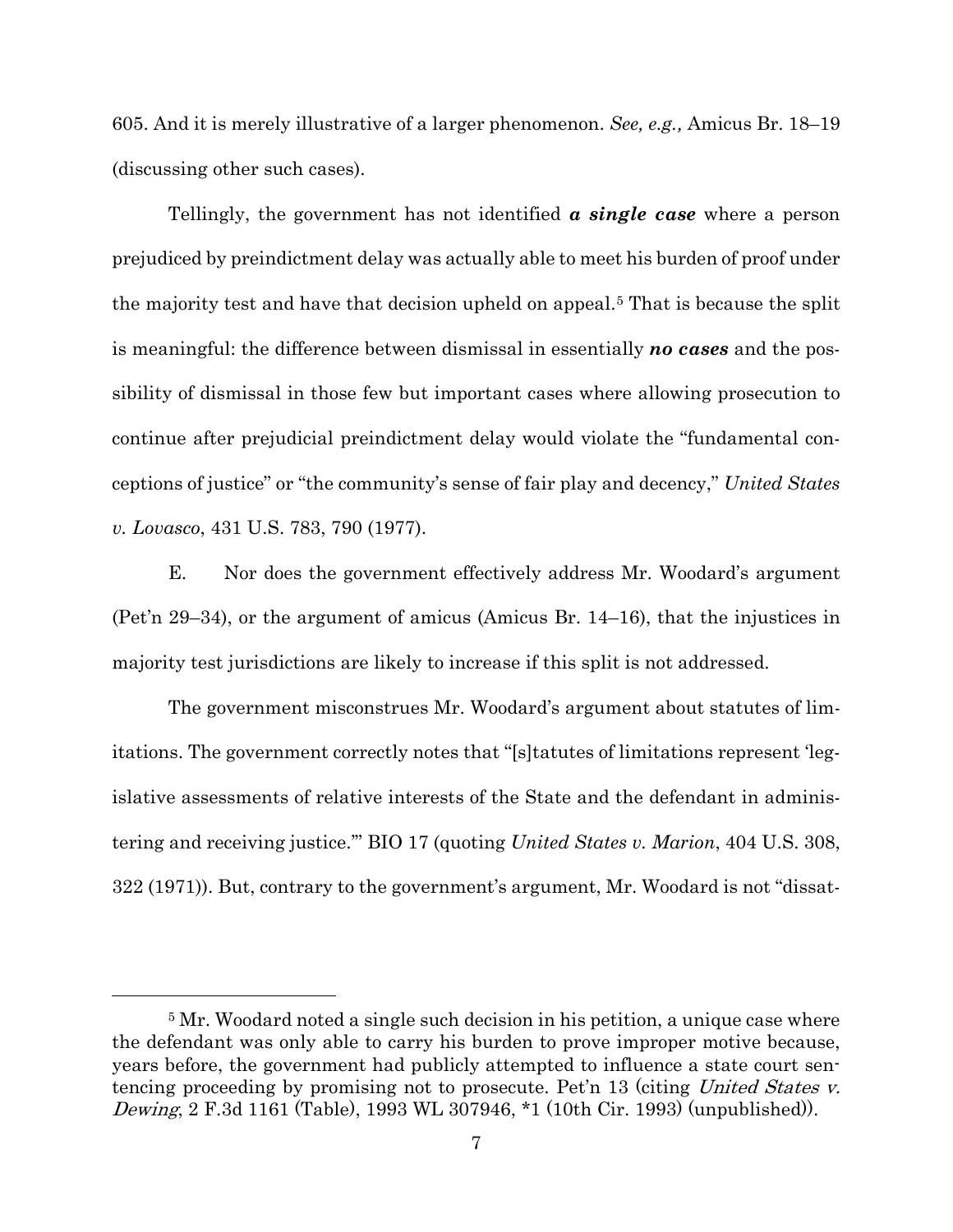isf[ied] with legislative choices in this area." BIO 17. Rather, as explained in his petition, even if the states' legislative assessments "are just in most cases, the extension and abolition of statutes of limitations greatly increases the chance that individual prosecutions will offend 'fundamental conceptions of justice' or 'the community's sense of fair play and decency.'" Pet'n 34–35 (quoting *Lovasco*, 431 U.S. at 790).

The reason that individual prosecutions might be fundamentally unjust despite falling within legislatively prescribed statutes of limitations is clear from the Due Process Institute's discussion of the increasing ubiquity—and notable destructibility—of electronic evidence:

Documents that might once have been letters may now be emails subject to automatic-deletion policies. Calendars that would have been kept on paper in the past may be stored in phones, liable to be replaced or lost without adequate data backup. Celltower locational data, ripe for bolstering alibis, are regularly deleted."

Amicus Br. 14–15. The government does not address this point at all.

It makes sense to respect legislatures' expansions of statutes of limitations to accommodate developments in DNA evidence and progressive understandings of delayed reporting of sex crimes (Pet'n 32–33), while at the same time empowering courts provide relief in those few cases where a defendant is truly prejudiced by preindictment delay that was not caused by the good faith investigation of the case. And it behooves this Court to review this case, rather than allowing Americans to be subject to two very different tests depending on where in the country they have been charged.

\* \* \*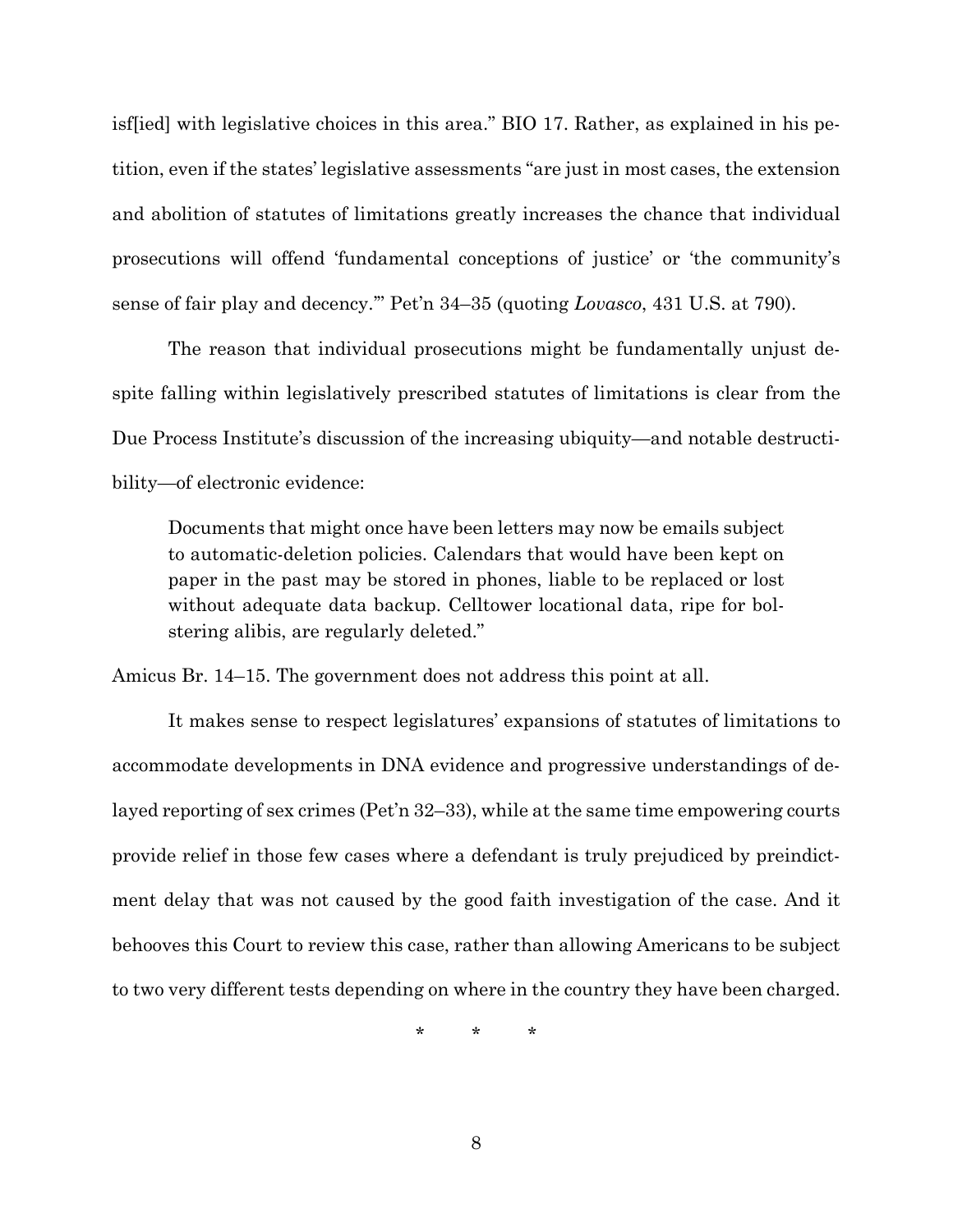When conflicts do not make a difference, courts say so. But that is not what is happening here. Rather, courts are grappling with which test to apply, addressing both, and weighing in on one side or the other. Contrary to the arguments of the government, the split of authorities is real, ossified, and meaningful. And it will not resolve without this Court's intervention.

### <span id="page-13-0"></span>**II. This case presents a well preserved and potentially dispositive issue more squarely than any previously rejected petition for certiorari.**

A. "A litigant seeking review in this Court of a claim properly raised in the lower courts . . . generally possesses the ability to frame the question to be decided in any way he chooses, without being limited to the manner in which the question was framed below." *Yee v. City of Escondido*, 503 U.S. 519, 535 (1992). Thus, Mr. Woodard's petition properly raises a single question on a well-preserved due process claim: after proving prejudice, was he erroneously also required to prove that the government intentionally delayed bringing charges for the purpose of obtaining a tactical advantage or to harass? Or, as many other jurisdictions hold, should the government have been required to provide an explanation for the delay sufficient to justify the extent of the prejudice he suffered? Pet'n ii.

1. The government well recognizes that Mr. Woodard raised his due process claim below—that, in fact, the district court held a number of hearings and denied the motion under binding circuit precedent; and that Mr. Woodard persisted with his claim on appeal. BIO 4–9. And yet, inexplicably, it concludes that the question presented is partially subject to plain error review, because (it says) Mr. Woodard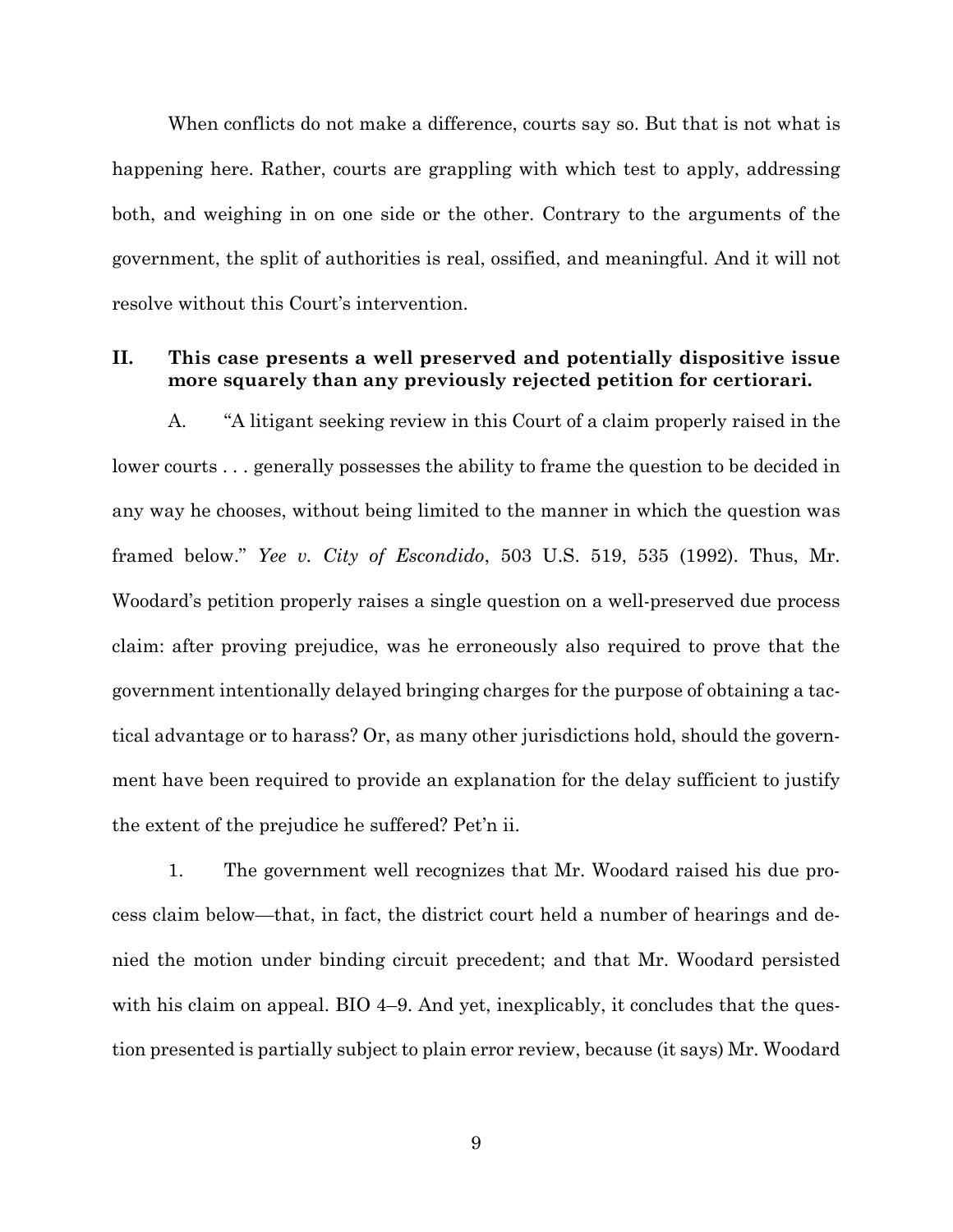did not explicitly "argue in the district court that the government should bear the burden of proof on the reasons for the delay." BIO 28.

This represents a fundamental misunderstanding of preservation law, and of the proceedings below. It conflates preservation of a claim—which unquestionably occurred—with a litigant's ability to raise arguments in support of a claim. This Court has always recognized that, "'[o]nce a federal claim is properly presented, a party can make any argument in support of that claim; parties are not limited to the precise arguments they made below.'" *Citizens United v. Fed. Election Comm'n*, 558 U.S. 310, 330-31 (2010) (quoting *Lebron v. National Railroad Passenger Corporation*, 513 U.S. 374, 378-79 (1995)). Simply by lodging a preindictment delay claim that his due process rights were violated, Mr. Woodard preserved the question presented for review.

2. But Mr. Woodard went further than that. He in fact resisted the Tenth Circuit's use of the majority test, explicitly challenging the notion that dismissal is only proper if there is proof that the government delayed with an improper motive. Pet. App. 8a–9a (arguing that dismissal is appropriate where "a defendant is deprived of valuable evidence in a case by the government's inaction, whether purposeful or not"). The district court recognized the "equity" of this argument and ruled on the question of law that it raised, noting that it was bound by the Tenth Circuit to require Mr. Woodard to prove improper motive. *Id.* 9a. ("[T]hat's just not the law . . . . You've got to show that the delay was intentional and purposeful.").

Mr. Woodard now asks this Court to review that decision. And this Court has the power to craft the correct rule on this claim, which is properly before it.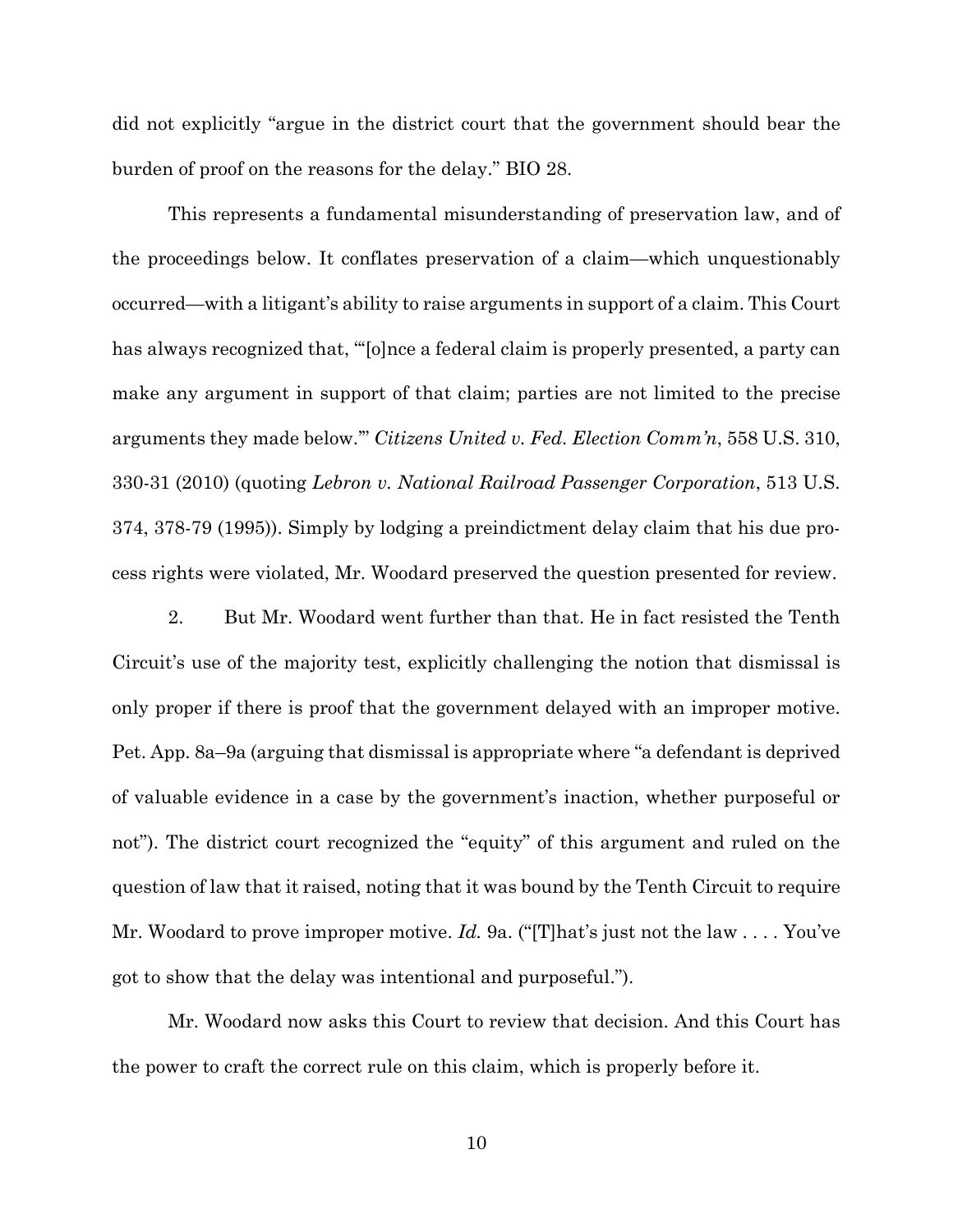B. The government also argues that this Court should deny the petition because the facts of this case "would not justify a finding of a due process violation even on petitioner's preferred approach." BIO 27. But on the record that exists today, the motion assuredly would be granted. Mr. Woodard has shown prejudice that goes to the very heart of the government's case, and the government has not explained why it delayed for three years before indicting.

1. The district court found actual prejudice. Pet. App. 7a–7b. The government did not challenge this finding below. BIO 25 n.2. And, as the government acknowledges, Mr. Woodard presented concrete hearsay testimony about what a witness would have said at trial if Mr. Woodard had been charged before the man committed suicide. BIO 25–26. That expected (and admissible) testimony went to the heart of Mr. Woodard's defense: that Mr. Woodard did not live in the house and did not have constructive possession over drugs found inside. Pet'n 3–4, 28.[6](#page-15-0)

2. Although the government contends that any error in the legal test was harmless, this Court's "normal practice" when confronted with harmless error arguments is to resolve the question presented and then "remand th[e] case to the" court

<span id="page-15-0"></span><sup>6</sup> Contrary to the government's argument, it is highly unusual to require a defendant to establish that a dead or missing witness in fact would have been willing to testify or necessarily would have been believed. Compare BIO 27–28 (citing for support case where defendant did not even allege what "the dead witnesses could say," United States v. Doerr, 886 F.2d 944 (7th Cir. 1989)), with, e.g., United States v. Santiago, 987 F. Supp. 2d 465 (S.D.N.Y. 2013) (dismissing reckless assault charge against serviceman without any discussion of whether missing Iraqi interpreter would have testified or been believable, where he was the only uninvolved witness, and he "disappeared" after making some statements supporting the defense but others "favorable to the Government").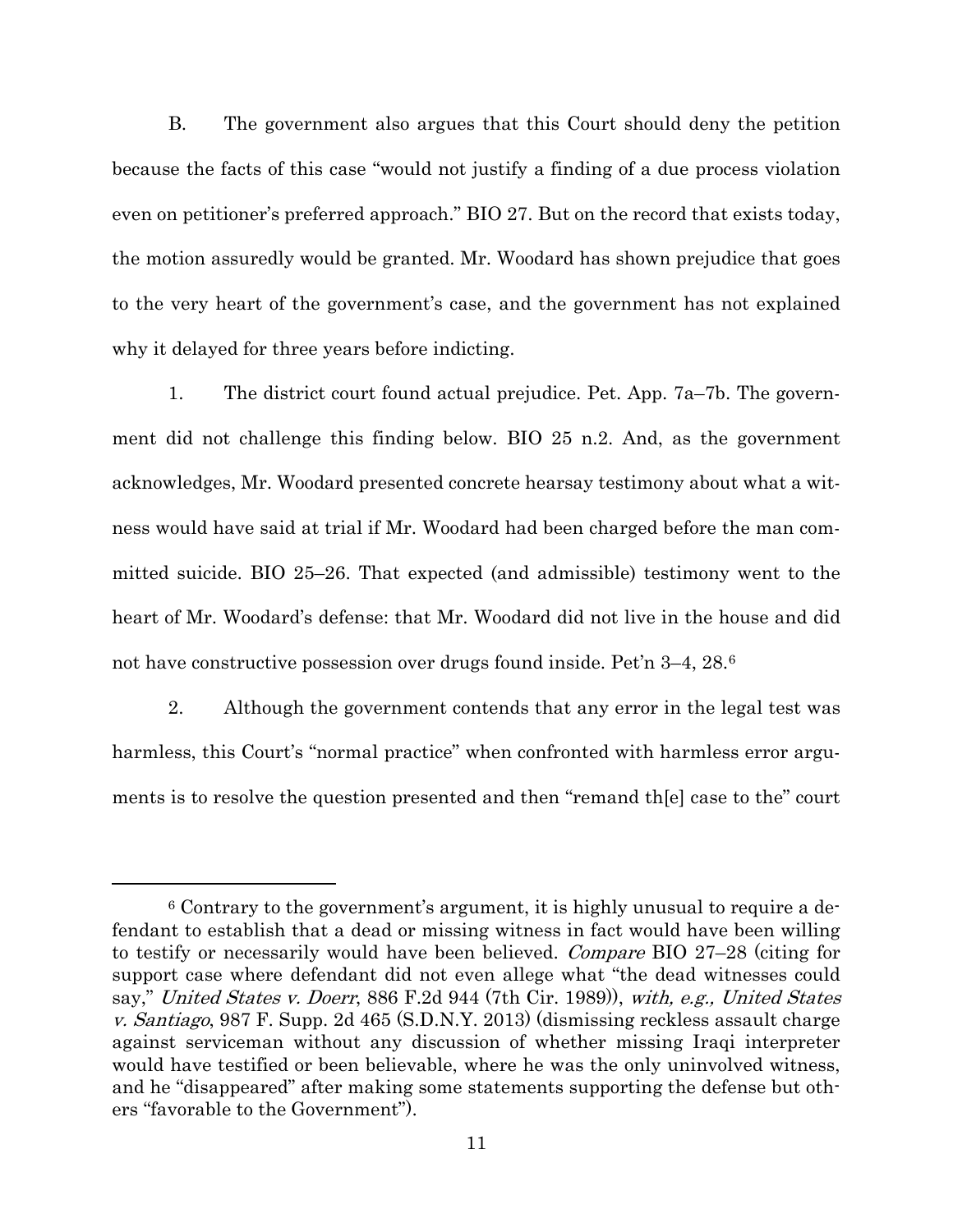below "to consider in the first instance whether the [particular] error was harmless." *Neder v. United States*, 527 U.S. 1, 25 (1999). The government offers no reason to depart from that practice here. And in any event, the Court can rest assured that Mr. Woodard will be able to prevail on remand: the government waited nearly three years to indict him, and it has offered no explanation for that delay. Although it says that "cooperation" of a defendant can justify delay in indicting him (BIO 27), Mr. Woodard did not cooperate, and the government devoted no more than a day to trying to get him to do so. So that point is irrelevant.

C. Finally, the government argues that this Court has "repeatedly and recently denied review" on the issue of preindictment delay, and so should do the same thing now. BIO 9–10. But Mr. Woodard's case—unlikely the petitions previously denied by this Court—involves (1) delay unrelated to an ongoing criminal investigation (thus distinguishing it from *Lovasco*); (2) a district court finding of prejudice that was undisturbed on appeal (thus distinguishing it from *Marion*); and (3) a finding that there was no due process violation solely because the majority test requires the defendant to produce evidence of the government's intent (thus squarely presenting the split of authorities). That this Court has in the past denied petitions presenting deficient vehicles[7](#page-16-0) is not probative of whether the issue is worthy of review.

<span id="page-16-0"></span><sup>&</sup>lt;sup>7</sup> The petition in *Hoo v. United States* (No. 87-5620) came after testimony by the prosecutor that the delay bringing charges resulted from an ongoing investigation and followed closely on the heels of the discovery of "the most important evidence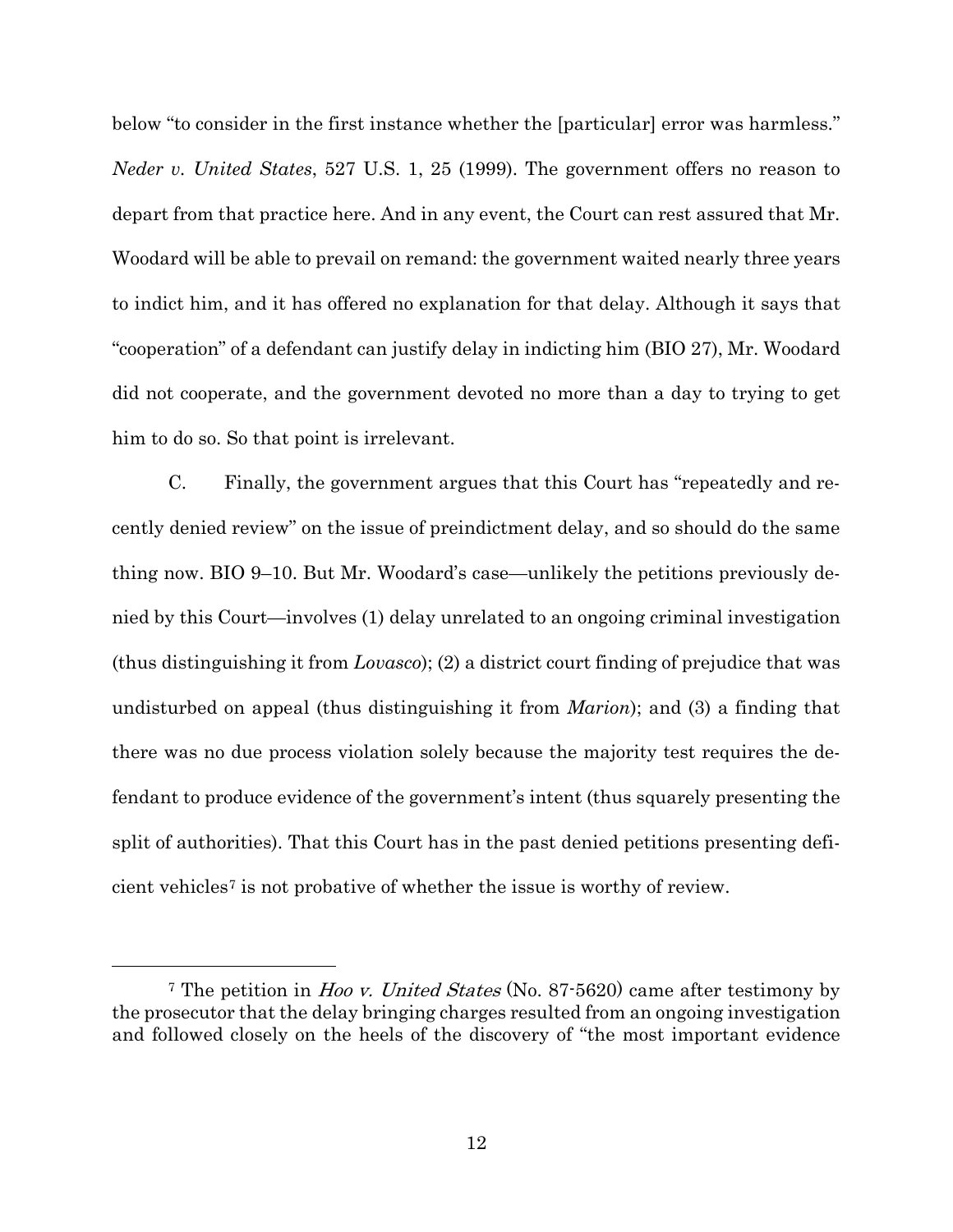The most likely vehicle for review of this split of authority would be where (1) the government lost under the minority test but would have won under the majority test; or (2) the defendant lost under the majority test but would have won under the minority test. But the government has not sought certiorari in cases it has lost. There are relatively few motions that are even brought in majority test jurisdictions, given the practical impossibility of being able to prove government intent. And in many majority-test cases, the motion to dismiss is denied because the defendant was not able to show intentional tactical delay, without any court reaching the question of prejudice at all. *See, e.g., Morrisette v. Com.*, 569 S.E. 2d 47, 52 (Va. 2002).

Despite these practical constraints, the Court now has before it two strong vehicles to address this meaningful split of authority on an important question of constitutional law. *See* Pet'n, *Harris*, *supra*. This Court should grant at least one.

# <span id="page-17-0"></span>**III. The government's focus on the merits of this case confirms that it is worthy of consideration by the Court.**

A. The government's brief focuses primarily on how it believes this split should be resolved—a clear signal that this issue is ripe for review. Its argument

against" Mr. Hoo. United States v. Hoo, 825 F.2d 667, 669 (2d Cir. 1987). In Brown v. United States, the petitioner failed to show non-speculative prejudice. Pet'n 9, No. 20-5064. In Baltimore v. United States (No. 12-7203), the delay "was caused by . .. continued investigation," United States v. Baltimore, 482 Fed. Appx. 977, 982 (6th Cir. 2012) (unpublished). In Swichkow v. United States (No. 11-6153), it appears from a co-defendant's petition that the district court never found prejudice. See Pet'n, Shiner v. United States, No. 11-808. In Crouch v. United States (No. 96-315), the Fifth Circuit had overruled the district court's finding of prejudice. United States v. Crouch, 84 F.3d 1497, 1500 (5th Cir. 1996) (en banc). And likewise, in Reed v. United States, the Navy Court of Review had reversed the military judge's finding of prejudice. BIO 5, No. 94-2048.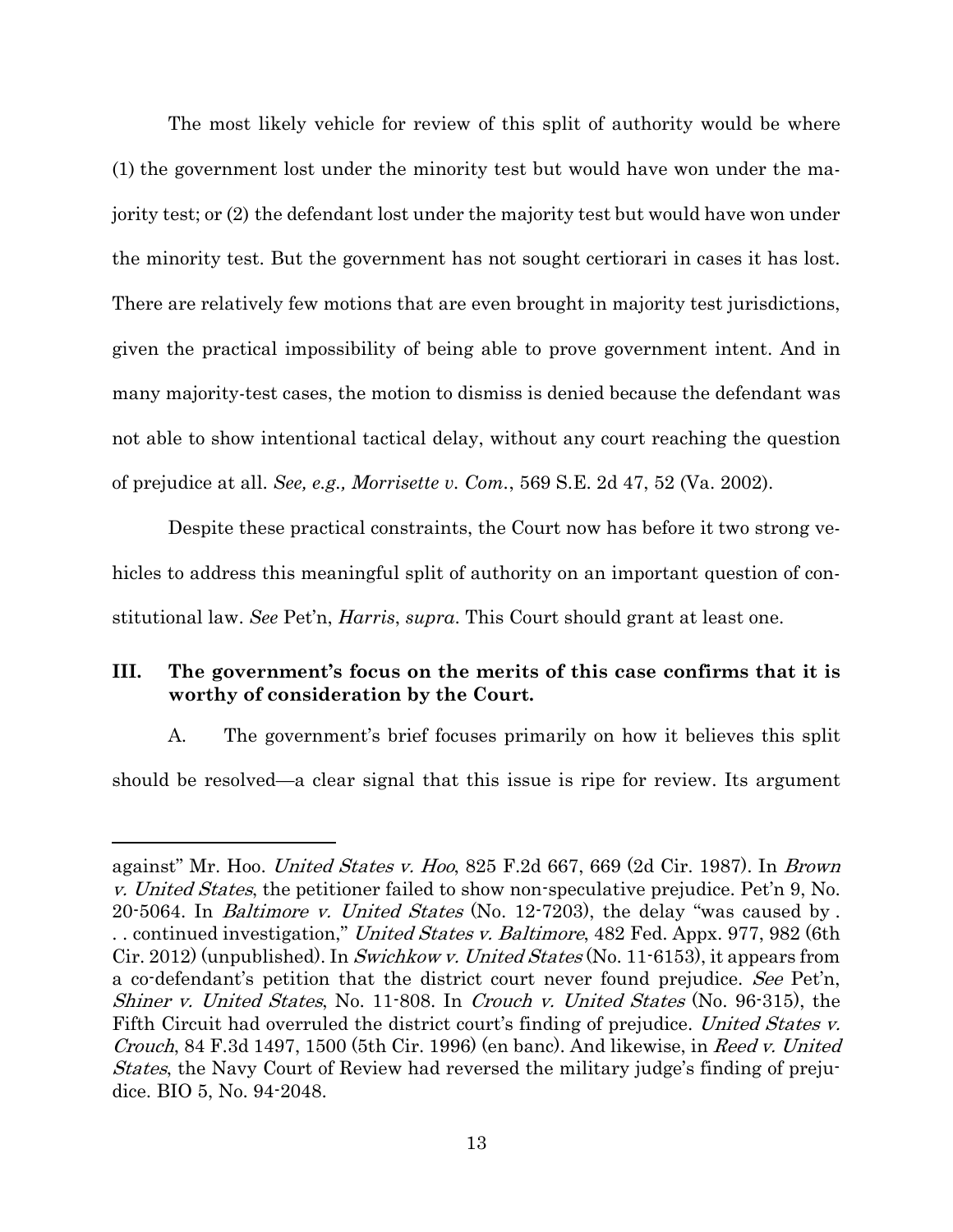begins not with a discussion of the plainly extant circuit split, but with reasons to adopt the majority test (BIO 10–13) and reject the minority test (BIO 13–19).

The government argues that the majority test "correctly interprets this Court's precedents." BIO 11. Yet it devotes the first nine pages of its argument section to justifying this position, because it cannot point to any clear statement from this Court so holding. No wonder different jurisdictions have reached different conclusions regarding the proper test to apply to preindictment delay motions, even when faced with the exact same arguments the government makes here.

B. Moreover, much of the precedent that the government cites does not support its position, but rather militates in favor of the minority test. The government recognizes that the issue of prosecutorial preindictment delay requires "reasonably calibrat[ing] the justice system's interests in preserving both prosecutorial discretion and defendant's rights." BIO 12–13. But instead of proposing a test that actually does that, it offers one that ultimately leaves the responsibility for protecting a defendant's right to a fair trial exclusively to prosecutors. BIO 18.

The government further argues that the minority test "would require courts to make wide-ranging, intrusive investigations into the details of prosecutorial decisionmaking at the pre-indictment stage." BIO 17. But as the Due Process Institute explains in its amicus brief supporting the grant of certiorari, exactly the opposite is true. It is the **majority** test that finds courts "inquir(ing) into the subjective motives of individual prosecutors," whereas the **minority** test "focus [es] on objective facts, rather than subjective intent." Amicus Br. 3.